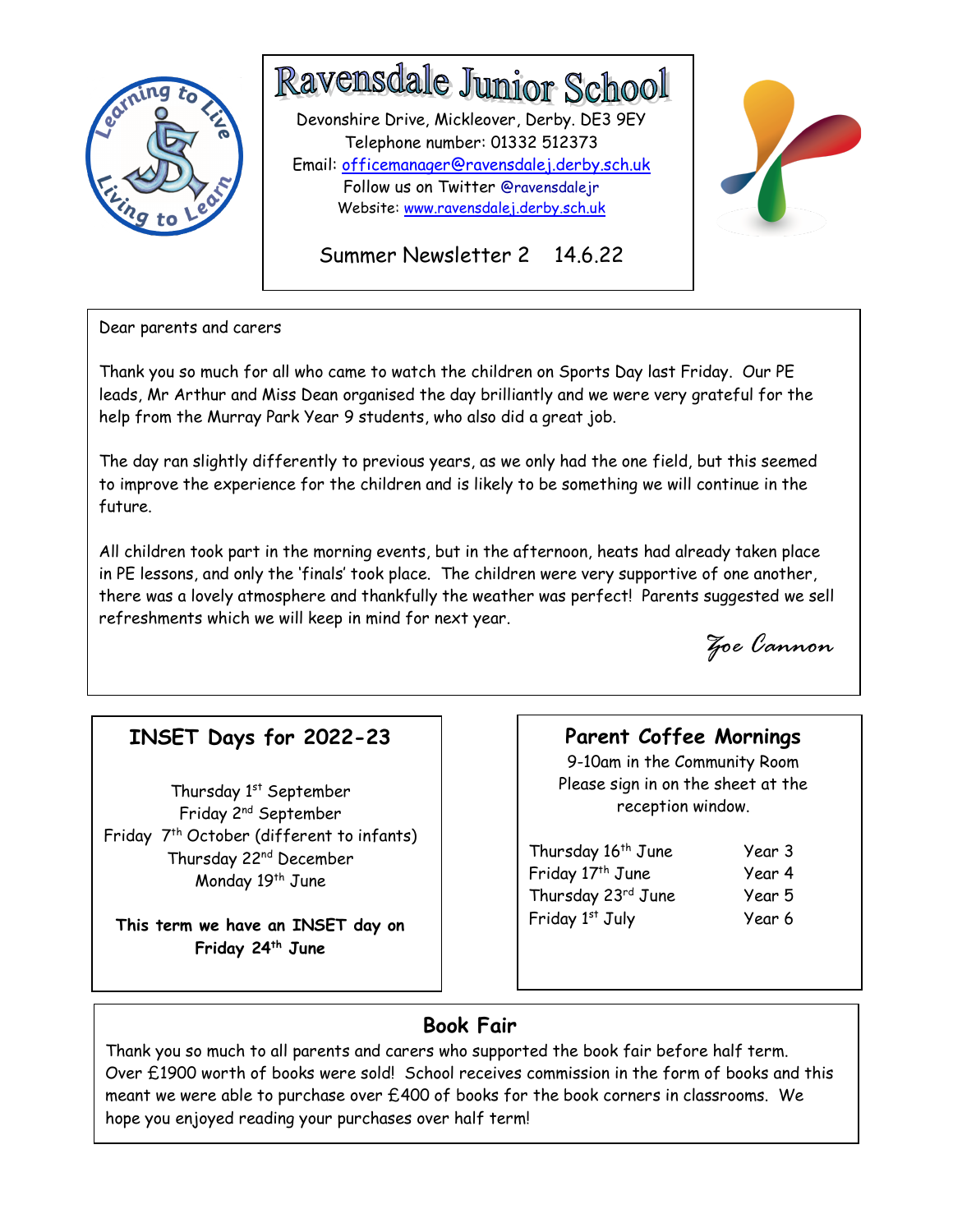## Jubilee Celebrations

We had a wonderful time celebrating the Jubilee. Thank you to all parents and carers who came out to see our Jubilee parade. The kitchen provided a lovely Jubilee picnic, with the homemade scones with cream and a strawberry being a great favourite. All children will be bringing home a commemorative coin (funded by the school) and a Jubilee book (funded by the DFE) this week.

# Staffing Changes

 We are currently advertising for an after-school club assistant (3.00-6.00pm daily), a teaching assistant and a senior admin assistant to replace Mrs Lord in our school office. Please see the Transform website for details. https://www.transformtrust.co.uk/vacancies/

We also have a vacancy for a mid-day supervisor (11.45- 1.20pm daily). Please contact Mrs Albutt on admin@ravensdalej.derby.sch.uk. For details.

# School Drive

Please remember that, only cars with blue badges, or parents collecting a child during the day, are allowed down the school drive.

## Communication

For general enquiries, please email Mrs Lord, our office manager. officemanager@ravensdalej.derby.sch.uk – Breakfast and After School Club bookings, all payments, residential visits, attendance and general enquiries. head@ravensdalej.derby.sch.uk – serious concerns or positive feedback senco@ravensdalej.derby.sch.uk - Special Educational Needs pastoralsupport@ravensdalej.derby.sch.uk – emotional and behavioural support, support for parents chairofgovernors@ravensdalej.derby.sch.uk – communicate directly with the Chair of Governors, Jill Wilkinson.

safeguarding@ravensdalej.derby.sch.uk – safeguarding concerns.

Year3@ravensdalej.derby.sch.uk - to contact year 3 teachers (just change the digit for other year groups)

## Enterprise Week

.

Year 6 are busy designing items and games that will be available for the rest of the school to buy or pay for a go on Friday ( $17<sup>th</sup>$  June). If your child is in Year 3, 4 or 5, they can bring money in on Friday and their class will have a slot to go around all the stalls. The proceeds are going towards funding the Year 6 production of the Lion King.

# Ravensdale Infants

We have been delighted that the infants are once again back on site. The new school and resources look amazing! It has been a very long 18 months for their staff and parents have been incredibly supportive and patient. The temporary classrooms are now being removed from our field and it will be reinstated to grass.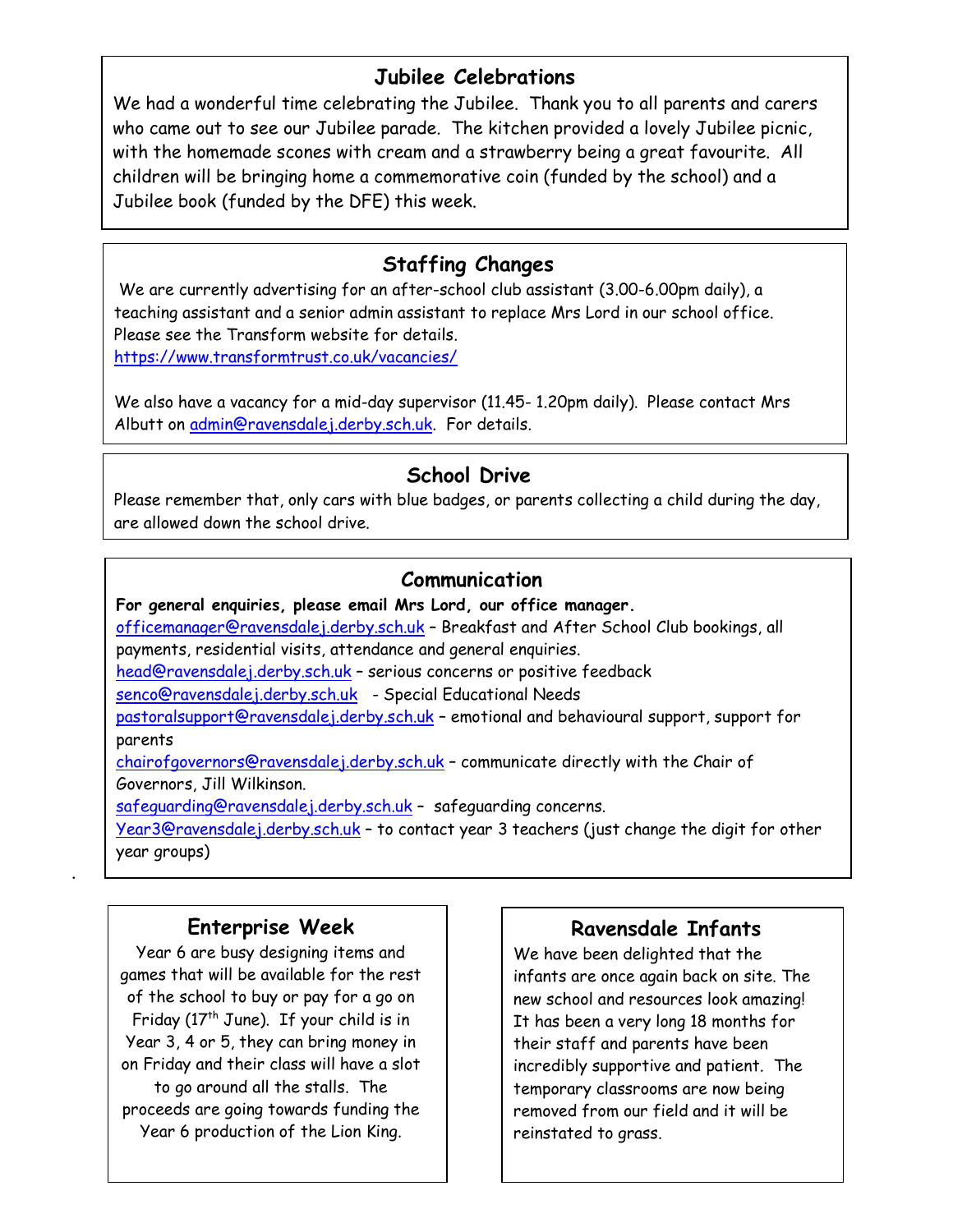# The importance of play

During the pandemic, children very much missed socialising with each other. At Ravensdale, we recognise the importance of these social times and provide a wide variety of toys for the playground. However, it sometimes rains, and we would rather that children were playing then too. Therefore, we have invested in a large unit for every classroom which is full of toys: lego, K'Nex, Top Trumps, Uno, Connect Four, wooden railway track etc. The units in each class are different and year groups will rotate them at the end of each term. Thankfully, no rain is forecast in the near future, but when it does return, the children will have a great time playing together!

## Race for Life

Parents and pupils raised an amazing amount of money for cancer research! The total at the moment is £2051. Thank you so much to everyone!

We were lucky to have a fine day that wasn't too warm and all the children put a huge effort into running as many laps of the field as they could in their time slot. Mrs Cannon ran a lap with every class to show support. Well done Mrs Wyke, Mr Arthur and Mrs Bembridge who were also spotted running.



## Parent Partnership Mornings

Pre-pandemic we used to host a parent partnership morning each half term and we are delighted to be reintroducing them again next half term. This will take place on Wednesday 22nd June, 9.00am- 10.00am and the focus will be on reading.

The way this works, is that we invite parents to come into the hall to have a cup of tea or coffee (and may be a biscuit!) and listen to a short presentation by staff on the key theme in this case, reading. At about 9.25am, parents then have the opportunity to go into classrooms and see reading in action in the classroom. You can sit alongside your child and support them with the activities taking place.

Due to the constraints of space, we only allow 8 parents per class. Please could you contact the school office, either by phone or email Mrs Lord at the address given above, if you would like to attend.

If you turn up and haven't booked, we may have to turn you away if the numbers are too high. Thank you for your support with this.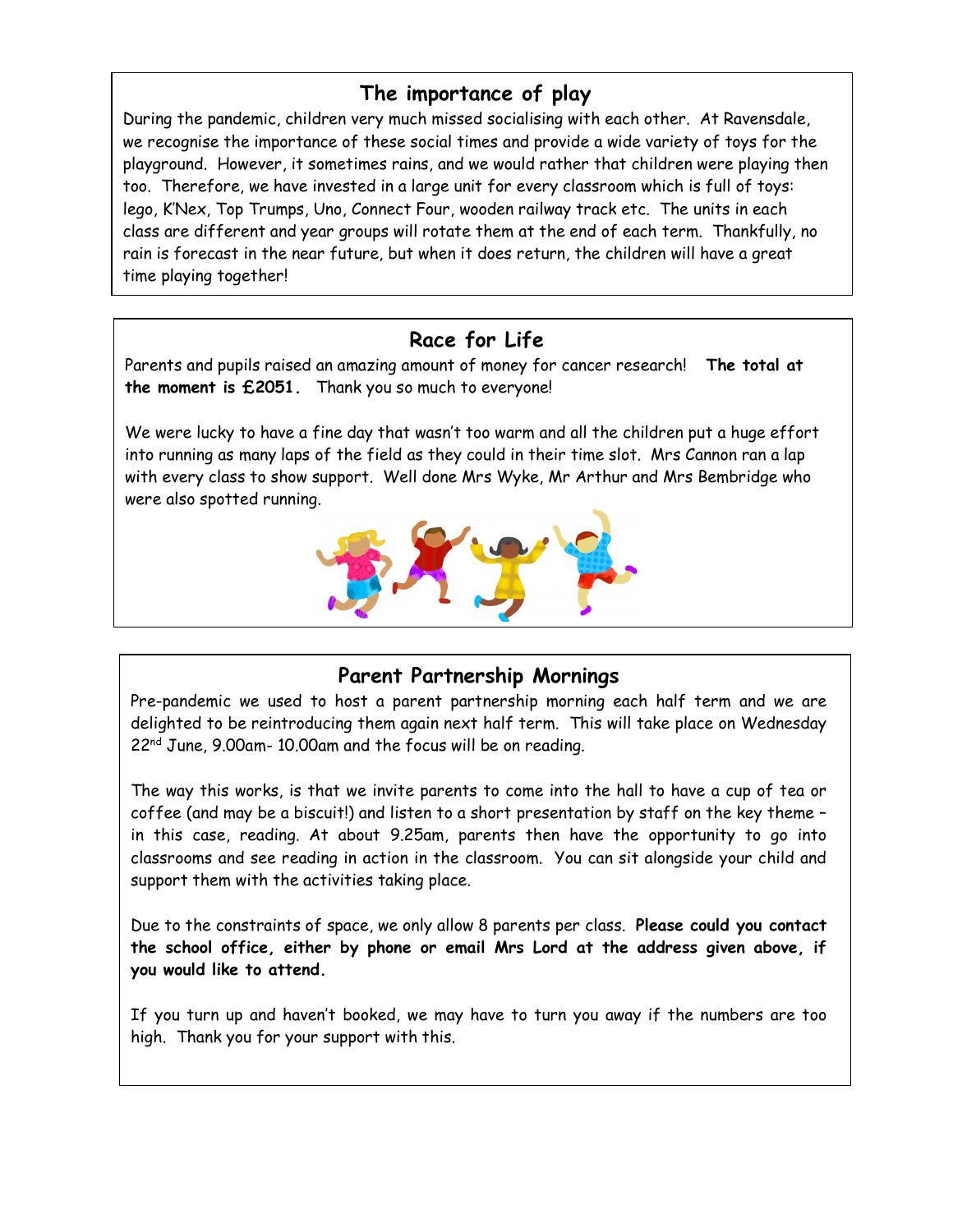#### Commonwealth Games

their classes, children will be learning about some of the countries that make up the This Thursday and Friday ( $16<sup>th</sup>$  and  $17<sup>th</sup>$  of June), we are holding special enrichment days to learn about the Commonwealth. Progressive Sports coaches are in for both days, to give pupils a chance to try out some of the sporting activities that are part of the games. In Commonwealth.



#### Governors

Parents sometimes ask how they can support the school, and one very helpful way is to become a governor. Our meetings are once per half term, usually 5.45 – 7.30pm and full training (about 10 hours) will be given through Transform – most of this is recorded videos that you can complete in your own time. Governors are also asked to attend some other meetings and events in school – this is usually only one or two per term. Employers are usually supportive of staff who become school governors.

We are currently looking to recruit 2 governors. If you are interested, please get in contact with Mrs Cannon for an informal discussion. 01332 512373 or head@ravensdalej.derby.sch.uk.

#### INSET Days for Ravensdale Junior School 2021-2022

Friday 24<sup>th</sup> June 2022

Please note that the above INSET days are not on the calendar below and should be considered separately.

#### RAVENSDALE JUNIOR SCHOOL DERBY CITY HOLIDAY DATES 2021 – 2023

|                  | <b>School closes</b>                       | Re-opens on                             |
|------------------|--------------------------------------------|-----------------------------------------|
| <b>Summer</b>    | Friday 22 <sup>nd</sup> July 2022          | Thursday 1 <sup>st</sup> September 2022 |
|                  |                                            |                                         |
| Mid-term         | Friday 21 <sup>st</sup> October 2022       | Monday 31 <sup>st</sup> October 2022    |
|                  |                                            |                                         |
| <b>Christmas</b> | Thursday 22 <sup>nd</sup> December<br>2022 | Monday 9 <sup>th</sup> January 2023     |
|                  |                                            |                                         |

As confirmed by Derby City Council